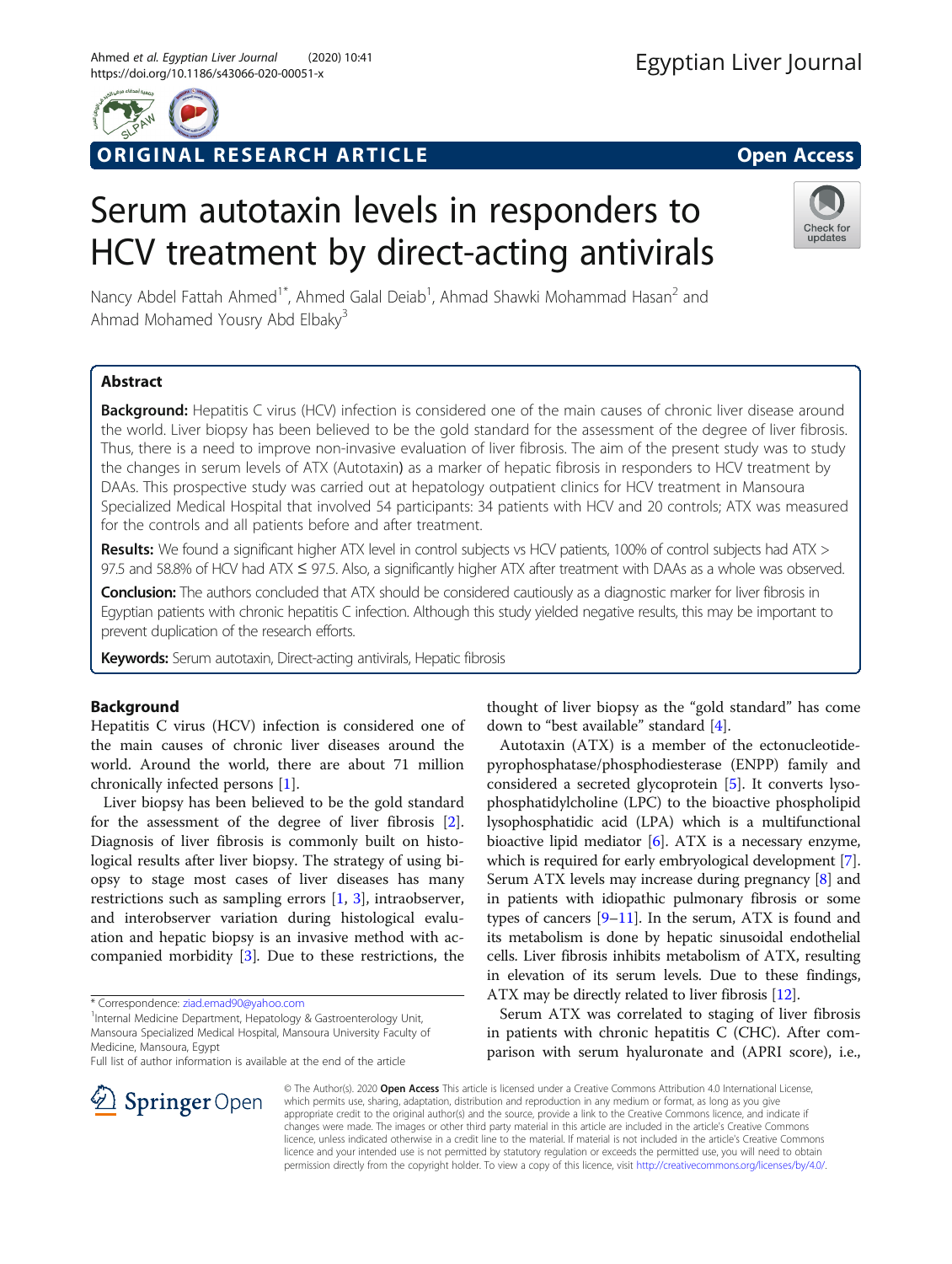two confirmed markers for liver fibrosis [\[13\]](#page-3-0), it was found that serum ATX level was the best parameter for predicting cirrhosis in both men and women [\[14](#page-3-0)].

This work aimed to study the changes in serum ATX levels as a sign of fibrosis of liver in responders to HCV treatment by DAAs.

# Methods

# Study design

The present study was prospective in nature and our patients were selected from the hepatology outpatient clinics for HCV treatment in Mansoura Specialized Medical Hospital.

#### Sample and selection of patients

From 34 patients and 20 controls serum samples have been obtained just before treatment (baseline), and at end of 12 weeks course of treatment for all patients. At – 20 °C until testing, all collected samples have been quickly stored, serum ATX has been measured using Human ENPP-2/ATX Quantikine ELISA Kit (manufactured and distributed by R&D systems, Inc., USA and Canada) according to the recommendations of the manufacturer.

Patients have been followed by investigations just before and 12 weeks after DAAs treatment to determine impact of DAAs on serum ATX levels and its correlation with fibrosis changes. DAAs regimen includes the 12 weeks course of Sofosbuvir and Daclatasvir ± Ribavirin. The goal of treatment is undetectable HCV RNA in plasma or serum by a sensitive assay (lower limit of detection  $\leq 15$ ) IU/ml) 12 weeks (SVR12) or 24 weeks (SVR24) after the termination of therapy as EASL, 2018 [\[1](#page-3-0)].

For SVR patients, a sample size of 31 achieves 99% power to detect a mean of paired differences of 0.2 with an estimated standard deviation of differences of 0.2 and with a significance level (alpha) of 0.005 using a twosided paired  $t$  test.

This study was approved by the ethical committee of Mansoura Faculty of Medicine and its university hospital.

- Medical Research committee has submitted study protocol for approval with code number: MS. 18.09.301.
- Confidentially and personal privacy have been respected in all levels of the study.

Table 1 ATX level regardless of sex in the 2 groups: it showed a statistically significant higher ATX level in control subjects vs HCV patients

| Statistic  | Group                 |                          |          |       |
|------------|-----------------------|--------------------------|----------|-------|
|            | Control<br>$(n = 20)$ | <b>HCV</b><br>$(n = 34)$ |          |       |
| Median     | 192.1                 | 85.8                     | $-2.508$ | 0.012 |
| <b>IOR</b> | 143.2-239.1           | $59.7 - 255.2$           |          |       |

Data expression: median (IQR). P value: Mann-Whitney U test

Table 2 ATX cut-off value to discriminate HCV from control: it showed that ATX ≤ 97.5 has 100% specificity in discriminating HCV and control but it is not sensitive

|  | Cut-off AUC 95% CL SF $P$ SN SP PPV NPV                     |  |  |  |
|--|-------------------------------------------------------------|--|--|--|
|  | $\leq$ 97.5 0.706 0.563-0.849 0.073 0.012 59% 100% 100% 59% |  |  |  |

AUC area under the curve, SE standard error, SN sensitivity, SP specificity, PPV positive predictive value, NPV negative predictive value

 Collected data has not been used for any other purpose.

# Inclusion criteria

All responders to HCV treatment by DAAs who are clinically and virologically improved (DAAs regimen includes the 12-weeks course of Sofosbuvir and Daclatasvir + Ribavirin) and for the controls included were free of chronic liver diseases who are matched for age and sex.

# Exclusion criteria

- Patients with history of cancers and other causes of liver disease.
- Previous liver transplantation.
- Patients co-infected with HIV or HBV.
- Other organ failure (heart failure and renal failure).

#### Laboratory investigations

Fasting blood glucose, liver function tests:(AST, ALT, ALP, total bilirubin, direct bilirubin, total albumin), kidney function tests: (serum creatinine and urea), serum AFP, serum ATX, PT, INR, CBC, HCV Ab, and HBsAg.

# Statistical analysis

Sample size was calculated using PASS software (Hintze, J.; 2011. PASS 11. NCSS, LLC. Kaysville, UT, USA. www.ncss.com).

Data were entered and analyzed using IBM-SPSS software (IBM Corp. Released 2017. IBM SPSS Statistics for Windows, Version 25.0. Armonk, NY, USA: IBM Corp.)

Repeated-measures graph was created by Graph-Pad Prism software for Windows (version 6.01) (Tables 1, 2, 3, [4,](#page-2-0) [5](#page-2-0), [6](#page-2-0) and [7\)](#page-2-0).

**Table 3** ATX cut-off distribution in HCV and control: it showed that 100% of control subjects had  $ATX > 97.5$  and 58.8% of HCV had ATX ≤ 97.5; a difference which is statistically significant

| <b>ATX</b>  | Group                 |                          |        |          |
|-------------|-----------------------|--------------------------|--------|----------|
|             | Control<br>$(n = 20)$ | <b>HCV</b><br>$(n = 34)$ |        |          |
| >97.5       | 20 (100%)             | 14 (41.2%)               | 18.685 | < 0.0005 |
| $\leq$ 97.5 | $0(0\%)$              | 20 (58.8%)               |        |          |

Data expression: frequency (%), P chi-square test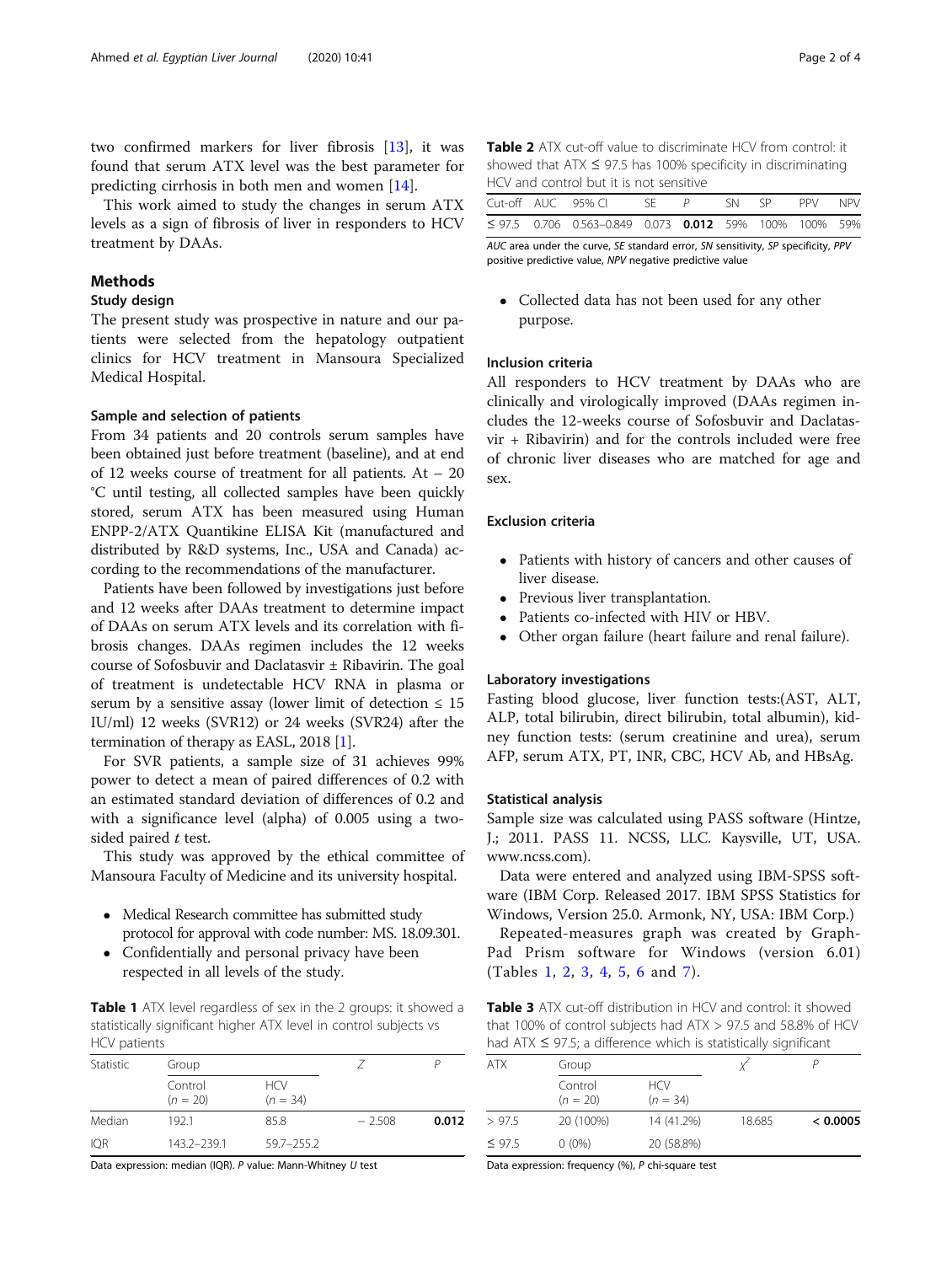<span id="page-2-0"></span>Table 4 ATX before and after DAAs treatment: it showed a statistically significant higher ATX after treatment with DAAs as a whole. By stratifying the cases according to sex, this statistical significance exists only in male patients but not female patients

| Group                     | Timing           |                                                              |       |
|---------------------------|------------------|--------------------------------------------------------------|-------|
|                           | <b>Before</b>    | After                                                        |       |
| Whole group<br>$(n = 34)$ |                  | $85.8$ (59.7-255.2) 249.9 (178.6-453.1) - 3.308 0.001        |       |
| Male $(n = 17)$           | 66.5 (52.5–85.8) | $182.5(148.9-243.8) - 3.101$                                 | 0.002 |
|                           |                  | Female $(n = 17)$ 139 (84.2-403.4) 420.4 (256-541.8) - 1.681 | 0.093 |
|                           |                  |                                                              |       |

P value Wilcoxon signed-ranks test

# **Results**

# Discussion

The present study included 54 individuals and they were subdivided into groups:

- HCV group included 34 patients with chronic HCV.
- Control group included 20.

Our study showed a statistically significant higher ATX level in control subjects vs HCV patients as Yamazaki and his colleagues 2017 [[15](#page-3-0)] who found that median ATX concentrations were essentially higher in patients than in healthy persons in contrast to Fujimori et al. 2018 [\[16](#page-3-0)] who found elevated serum/plasma ATX concentrations in hepatic patients.

Also, in accordance with our findings, Ezzat and his colleagues found elevated levels of serum autotaxin among controls higher than HCV patients (Ezzat et al. 2013 [\[17](#page-3-0)]).

That could be explained by the differences between populations according to molecular basis for serum ATX expression. There is contradiction in our findings because of liver bilharziasis among Egyptian patients with chronic HCV. There are different findings in our study due to genetic difference between the studied Egyptian patients and other foreign patients in previous studies. Serum ATX expression may be affected by different patterns of immune expression such as environmental stress, genetic predisposition, and bilharziasis (Ezzat et al. 2013 [\[17\]](#page-3-0)).

Table 5 Laboratory data before and after treatment: it showed a statistically significant improvement (decrease) in AST, ALT, and APRI score, but no statistically significant change in platelet count and FIB4 score

| Parameter      | <b>Before</b>       | After               | 7        | P        |
|----------------|---------------------|---------------------|----------|----------|
| <b>AST</b>     | $33(24-44)$         | 24.5 (22-30)        | $-3.662$ | < 0.0005 |
| AI T           | $37(22 - 64)$       | $24.5(21-29)$       | $-3.583$ | < 0.0005 |
| Platelet count | 175 (124-228)       | 177.5 (145-219)     | $-0.479$ | 0.632    |
| APRI score     | $0.52(0.25 - 0.85)$ | $0.37(0.24 - 0.55)$ | $-3.889$ | < 0.0005 |
| FIB4 score     | $1.7(0.91 - 2.72)$  | $1.6(0.87 - 2.26)$  | $-1.564$ | 0.118    |

Data expression: median (IQR). P Wilcoxon's signed-ranks test

Table 6 APRI and FIB4 scores before and after treatment: it showed a statistically significant improvement in APRI score (but not FIB4 score) after treatment with DAAs

| Score                             | Before                                 | After                                | 7        | Р     |
|-----------------------------------|----------------------------------------|--------------------------------------|----------|-------|
| APRI:                             |                                        |                                      | $-2.828$ | 0.005 |
| < 0.5<br>$0.5 - 1.5$<br>>15       | 16 (47.1%)<br>16 (47.1%)<br>$2(5.9\%)$ | 22 (64.7%)<br>12 (35.3%)<br>$0(0\%)$ |          |       |
| FIB4:                             |                                        |                                      | $-1.633$ | 0.102 |
| < 1.45<br>$1.45 - 3.25$<br>> 3.25 | 14 (41.2%)<br>15 (44.1%)<br>5 (14.7%)  | 16 (47.1%)<br>15 (44.1%)<br>3(8.8%)  |          |       |

Data expression: frequency (%). P Wilcoxon's signed-ranks test

In the present study, we found a statistically significantly higher ATX after treatment with DAAs as a whole.

We also found a statistically significant improvement in APRI score and non-statistically significant improvement in FIB4 score after treatment with DAAs.

In the present study, there was a statistically significant improvement (decrease) in AST, ALT after DAAs treatment as Khan and his colleagues 2017 [[18\]](#page-3-0) found that hepatic enzymes, frequently increased in chronic hepatitis C patients, tend to decrease to baseline during hepatitis C virus treatment.

# Limitations

Not all patients agreed to be in a research and came for follow-up easily.

# Conclusion

Overall, it can be concluded that ATX should be considered cautiously as a diagnostic marker for liver fibrosis in Egyptian patients with chronic hepatitis C infection. Although this study yielded negative results, this may be important to prevent duplication of the research efforts.

|            | <b>Table 7</b> Correlation between ATX and baseline parameters: it |
|------------|--------------------------------------------------------------------|
|            | showed only a statistically significant correlation between ATX    |
|            | and sex. No correlation exists between ATX and other               |
| narameters |                                                                    |

| parameters     |                         |           |
|----------------|-------------------------|-----------|
| Parameter      | Correlation coefficient | $P$ value |
| Sex            | 0.435                   | 0.010     |
| Age            | 0.104                   | 0.557     |
| AST            | 0.086                   | 0.628     |
| ALT            | 0.005                   | 0.978     |
| Platelet count | $-0.062$                | 0.728     |
| APRI score     | 0.109                   | 0.541     |
| FIB4 score     | 0.079                   | 0.657     |
|                |                         |           |

Correlation coefficient:  $r_{pb}$  for sex and  $r_s$  for other parameters. P point bi-serial for sex and Spearman's correlation for other parameters